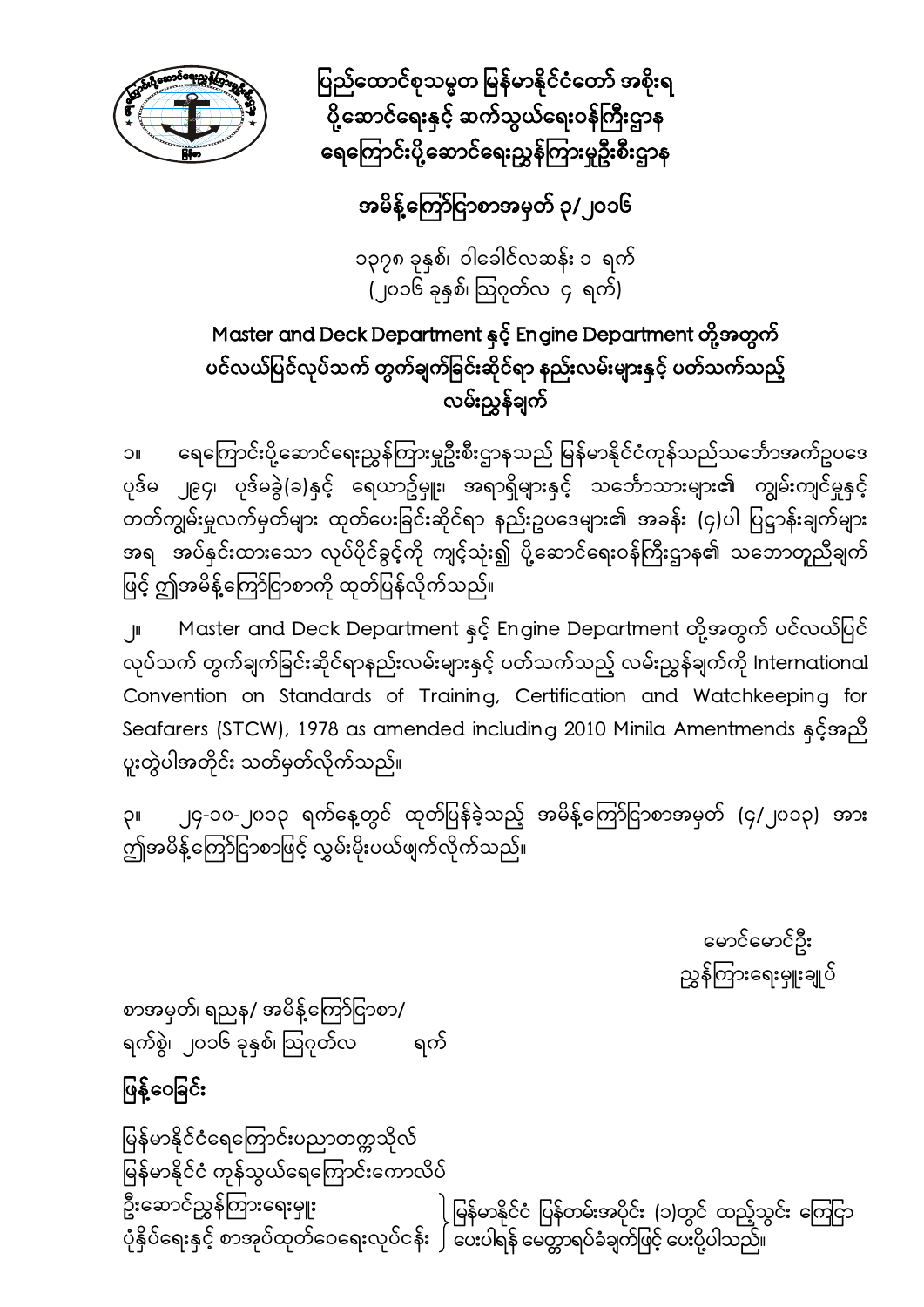$\bigcup$ 

# မိတ္တူကို-

```
ပို့ဆောင်ရေးနှင့် ဆက်သွယ်ရေးဝန်ကြီးဌာန
ဒုတိယညွှန်ကြားရေးမှူးချုပ် (နည်းပညာ)
-<br>ဒုတိယညွှန်ကြားရေးမှူးချုပ် (စီမံ)
ဥပေဒနှင့် နည်းပညာစံများဌာနခွဲ
ရေကြောင်းအန္တရာယ်ကင်းရှင်းရေး၊ လုံခြုံရေးနှင့် ပတ်ဝန်းကျင်ထိန်းသိမ်းရေးဌာနခွဲ
ေရေကြ ာင်းဌာနခွ ဲ
ေရေကြ ာင်းအင်ဂျင်နီယာဌာနခွဲ 
ရုံးလက်ခံ
ေမျှာ
```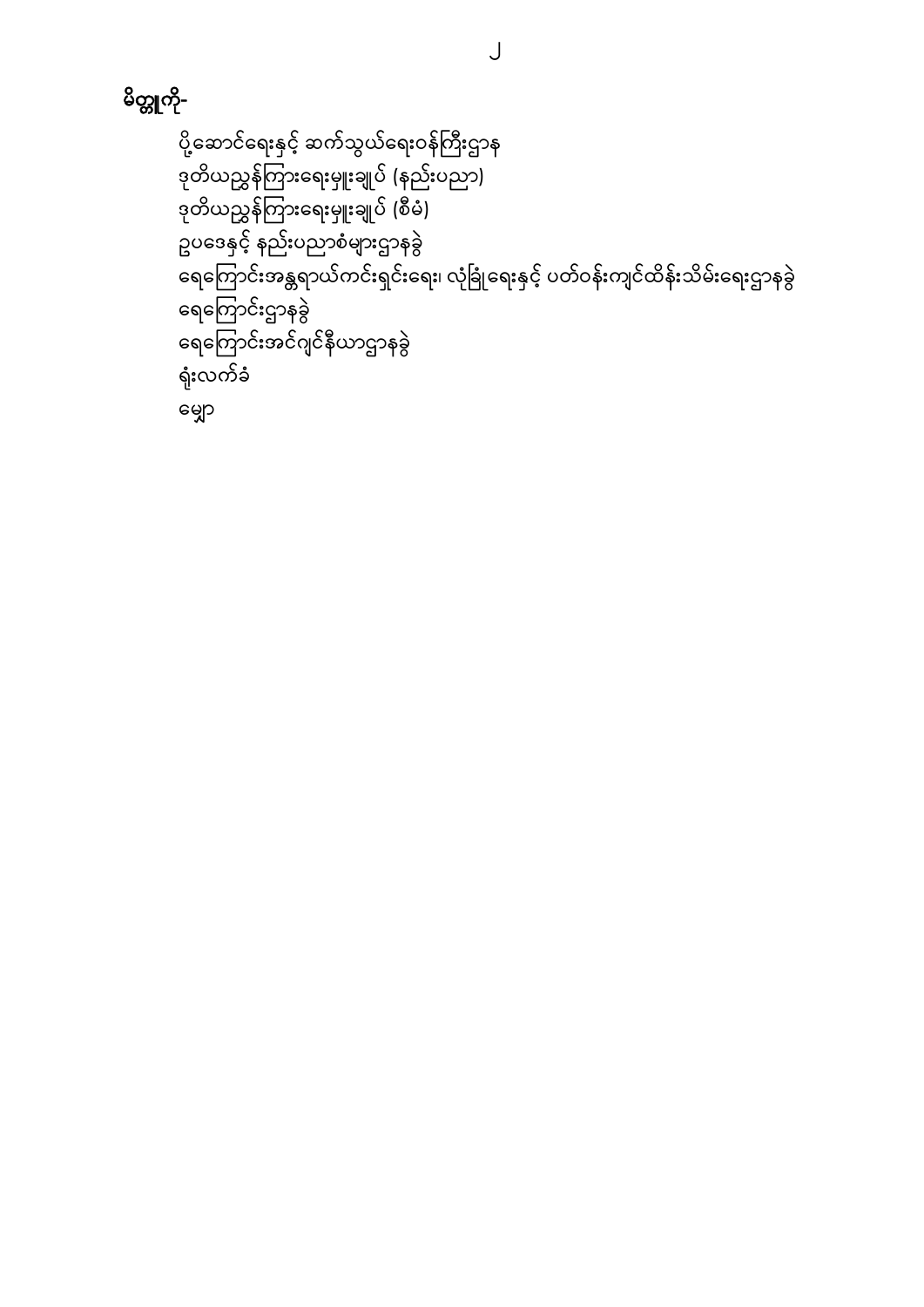

#### **REPUBLIC OF THE UNION OF MYANMAR MINISTRY OF TRANSPORT AND COMMUNICATIONS DEPARTMENT OF MARINE ADMINISTRATION**

#### **NO. 363/421, CORNER OF MERCHANT & THEINBYU ROAD, BOTATAUNG TOWNSHIP, YANGON, MYANMAR P.O. BOX 194, Fax: +95 1 397641 E-mail: dma.myan@gmail.com dgdma@myanmar.com.mm**

Date:  $4^{\text{th}}$  August 2016

### **Marine Guidance (1/ 2016)**

### **"Guidance for approved seagoing service"**

**Applicable to:** Myanmar Maritime University, Myanmar Mercantile Marine College, Approved Training Institutions, Shipping Companies, Examiners, Myanmar Seafarers.

#### **MASTER AND DECK DEPARTMENT**

#### **Certificate Structure**

1. The Notifications provides for the certification of masters and deck department personnel involved in bridge watch keeping and navigational duties as shown in *Table 1.* However, additional flexibility is provided by further limitations and restrictions on certification for specific ship types or trades, as appropriate.

| Table 1: Summary of Deck Officer Certificates of Competency |  |  |  |  |
|-------------------------------------------------------------|--|--|--|--|
|-------------------------------------------------------------|--|--|--|--|

| No. | <b>Certificate</b>        | Capacity          | <b>Area</b><br><b>Limitation</b> | <b>Tonnage</b><br><b>Limitation</b> | <b>STCW</b><br><b>Regulation</b> |
|-----|---------------------------|-------------------|----------------------------------|-------------------------------------|----------------------------------|
| 1.  | Deck Officer<br>Class I   | <b>Master</b>     | Unlimited                        | None                                | II/2                             |
| 2.  | Deck Officer<br>Class II  | Master            | Unlimited                        | Less than<br>$3,000$ gt             | II/2                             |
| 3.  | Deck Officer<br>Class II  | <b>Chief Mate</b> | Unlimited                        | None                                | II/2                             |
| 4.  | Deck Officer<br>Class III | <b>Chief Mate</b> | Unlimited                        | Less than<br>$3,000$ gt             | II/2                             |
| 5.  | Deck Officer<br>Class III | <b>OOW</b>        | Unlimited                        | None                                | II/1                             |
| 6.  | Deck Officer<br>Class IV  | Master            | Near-coastal                     | Less than<br>$3,000$ gt             | $II/2^*$                         |
| 7.  | Deck Officer<br>Class V   | <b>Chief Mate</b> | Near-coastal                     | Less than<br>$3,000$ gt             | $II/2^*$                         |

2. There are two main routes to gaining the necessary skills and underpinning knowledge required for the issue of a certificate of competency:

- (A) (1) through a Degree from University, or
	- (2) through a Diploma from the College, and
- (B) the route based on traditional examinations alone.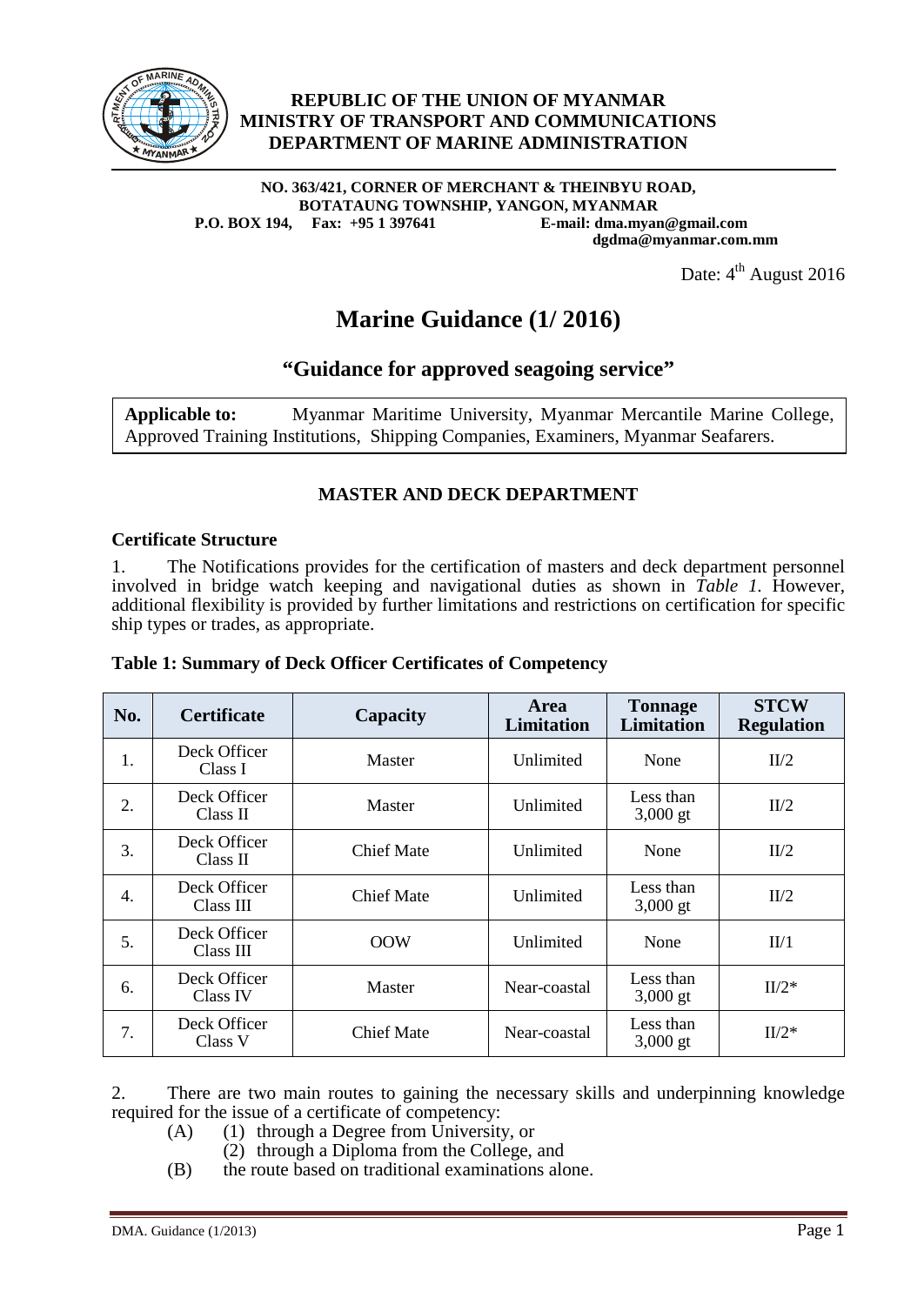3. Where appropriate, any route can lead through the nationally recognized qualifications, either a Degree from Myanmar Maritime University or a Diploma from Myanmar Mercantile Marine College or attempts on traditional examinations conducted by the Department of Marine Administration (DMA).

#### **Approved Seagoing Service**

- 4. (A) "**Seagoing service**" means *service on board a ship* relevant to the issue or revalidation of a certificate or other qualification.
	- (B) "**Approved seagoing service**" means *qualified seagoing service* on board a ship, relevant to the issue or revalidation of a certificate or other qualification, which has been identified and approved by the Department of Marine Administration (DMA).
	- (C) "**Qualified seagoing service**" means *seagoing service on board a ship* which has been determined by the Department of Marine Administration (DMA) in accordance with the requirements for such service specified in *paragraph 5 of this Directive.*
	- (D) The phrase **"***service on board a ship***"** allows the acceptance of service on board a ship while it is in port or in dry-dock and so on, provided that, such periods form part of normal ship operations in which seafarers have to become competent and it is the intention to provide for their acceptance as part of a seagoing voyage completed by the seafarer. Although valuable experience, periods of service performed as relieving officer on board a ship only while it is in port and which do not include any part of the seagoing stage of the voyage cannot be described as seagoing.

| Capacity                                                                  | <b>Voyage</b> | Ship size               | Min<br>. age   | <b>MMU</b>                                                                                         | <b>MMMC</b>                                                                                                                                                                                                                                                                                                | <b>Matricul</b><br>-ated | <b>Ex-Naval</b>                                              |  |
|---------------------------------------------------------------------------|---------------|-------------------------|----------------|----------------------------------------------------------------------------------------------------|------------------------------------------------------------------------------------------------------------------------------------------------------------------------------------------------------------------------------------------------------------------------------------------------------------|--------------------------|--------------------------------------------------------------|--|
| 00W<br>(Reg. II/1)<br>(Deck<br><b>Officer</b><br><b>Class III</b> )       | Unlimited     | Unlimited               | 18             | 36 months*<br>(reduced to 12)<br>months $*$ if<br>following an<br>approved training<br>programme)* | 36 months*<br>(reduced to 18)<br>months $*$ if<br>following an<br>approved training<br>programme)*                                                                                                                                                                                                         | 36<br>months             | 36 months<br>(at least<br>3 months on<br>merchant<br>vessel) |  |
| <b>Chief Mate</b><br>(Reg. II/2)<br>(Deck<br><b>Officer</b><br>Class II)  | Unlimited     | Unlimited               | $\overline{a}$ |                                                                                                    | 12 months watchkeeping service whilst holding a II/1<br>certificate                                                                                                                                                                                                                                        |                          |                                                              |  |
| <b>Master</b><br>(Reg. II/2)<br>(Deck<br><b>Officer</b><br>Class I)       | Unlimited     | Unlimited               | 20             | or                                                                                                 | 24 months watchkeeping service whilst holding a<br>Chief Mate unlimited II/2 certificate<br>12 months served as Chief Mate whilst holding a Chief<br>Mate unlimited II/2 certificate                                                                                                                       |                          |                                                              |  |
| <b>Master</b><br>(Reg.II/2)<br>(Deck<br><b>Officer</b><br>Class II)       | Unlimited     | Less than<br>$3,000$ gt |                | or<br>or                                                                                           | 12 months watchkeeping service whilst holding a<br>Chief Mate unlimited II/2 certificate<br>12 months watchkeeping service whilst holding a<br>Chief Mate unlimited $\langle 3,000gt \rangle$ II/2* certificate<br>12 months Command service whilst holding a Master<br>(NCV) II/2* (Class IV) certificate |                          |                                                              |  |
| <b>Chief Mate</b><br>(Reg. II/2)<br>(Deck<br><b>Officer</b><br>Class III) | Unlimited     | Less than<br>$3,000$ gt |                | or                                                                                                 | 12 months watchkeeping service whilst holding a II/1<br>certificate<br>12 months watchkeeping service whilst holding a<br>Chief Mate (NCV) II/2* (Class V) certificate                                                                                                                                     |                          |                                                              |  |

#### **Table 2: Summary of Sea Service Requirements for Certificates of Competency**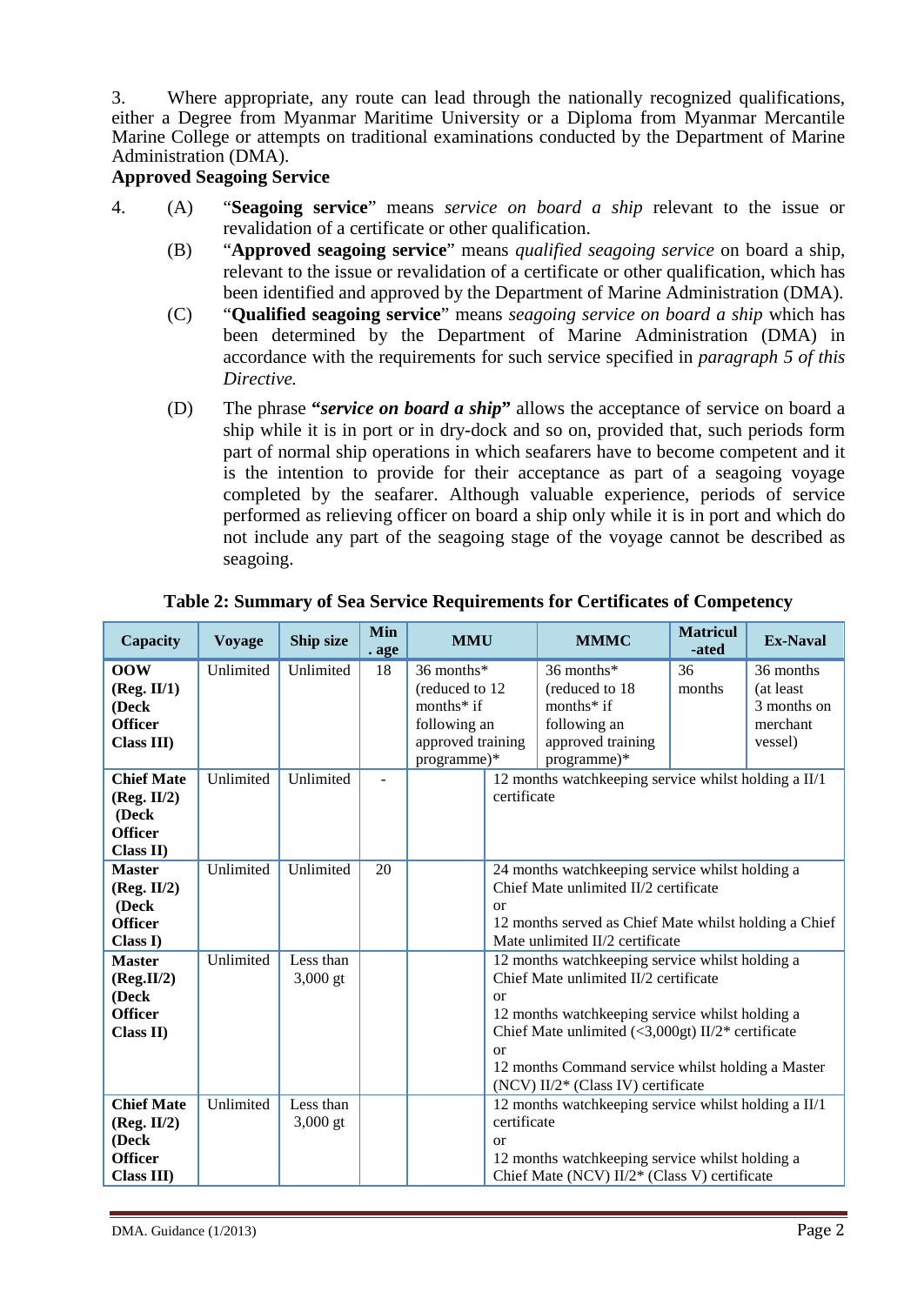| Capacity                             | <b>Voyage</b>    | Ship size               | <b>Min</b><br>. age | <b>MMU</b>                                                                                                                                                                                                                                                                                         | <b>MMMC</b>                                                                                        | <b>Matricul</b><br>-ated | <b>Ex-Naval</b> |
|--------------------------------------|------------------|-------------------------|---------------------|----------------------------------------------------------------------------------------------------------------------------------------------------------------------------------------------------------------------------------------------------------------------------------------------------|----------------------------------------------------------------------------------------------------|--------------------------|-----------------|
| <b>Chief Mate</b><br>$(Reg. II/2^*)$ | Near-<br>coastal | Less than<br>$3,000$ gt | 18                  | 36 months*<br>(reduced to 12)<br>months $*$ if<br>following an<br>approved training<br>$programme)*$                                                                                                                                                                                               | 36 months*<br>(reduced to 18)<br>months $*$ if<br>following an<br>approved training<br>programme)* | 36<br>months             | 36 months       |
| <b>Master</b><br>$(Reg. II/2^*)$     | Near-<br>coastal | Less than<br>$3,000$ gt |                     | 12 months watchkeeping service whilst holding a Chief Mate<br>unlimited $\left( \langle 3,000gt \rangle \right)$ II/2 (Deck Officer Class III) certificate<br>$\alpha$<br>12 months watchkeeping service whilst holding a Chief Mate<br>(NCV) II/2 <sup>*</sup> (Deck Officer Class V) certificate |                                                                                                    |                          |                 |

#### **General Requirements for determining "Qualified Seagoing Service"**

- 5. (A) The qualified seagoing service specified for any particular deck officer certificate of competency must be performed in the deck department and is reckoned from the date of engagement to the date of discharge. At least 6 months of the qualified seagoing service must have been performed on board merchant trading vessel within the 5 years preceding the application. Seagoing service should normally be performed on merchant ships of not less than 500gt proceeding to sea.
	- (B) Certificates of discharge (seafarer's Record Book) for service in the foreign trade will generally be accepted as proof of seagoing service, but certificates of discharge within the coastal trade or near coastal voyages will, when necessary, be sent for verification to the authority concerned. Examiners will ensure that these discharges have not been tampered with in any way. Where service in charge of a watch is required, certificates of watch keeping service must also be produced.
	- (C) For the Certificate of Competency as Master (Unlimited Voyage), Chief Mate (Unlimited Voyage), and Officer in Charge of a Navigational Watch (OOW), the qualifying seagoing service usually required is service performed in merchant trading vessel. Other seagoing service that performed in non-trading vessels, such as naval vessels, fishing vessels, pilot vessels, may be accepted in lieu of limited amount of service in specialized ships.
	- (D) **Service in Foreign-Going Vessels** Watch keeping service performed on a ship on foreign going articles will be accepted in full if the vessel has proceeded along International Voyage.
	- (E) **Service in the Near-coastal area** The equivalent rates for service in the Near Coastal Voyages (NCV) for admission to examination for Certificates of Competency of Unlimited Voyage are as follows:
		- (1) Service in Near Coastal Voyage (NCV) vessels of 3,000gt and over shall count in full.
		- (2) Service in vessels of 500gt and above but less than 3,000 GT, shall count in full where the most distant ports visited are at least 500 miles apart. Where the most distant ports are less than 500 miles apart, service will count at two-thirds rate.
		- (3) Notwithstanding anything described in the above paragraphs 5(E) (1) and 5(E) (2), candidates for Certificate of Competency as Master and Chief Mate (Unlimited) must have actual international voyage experiences as provided under qualification required for Masters and Mates.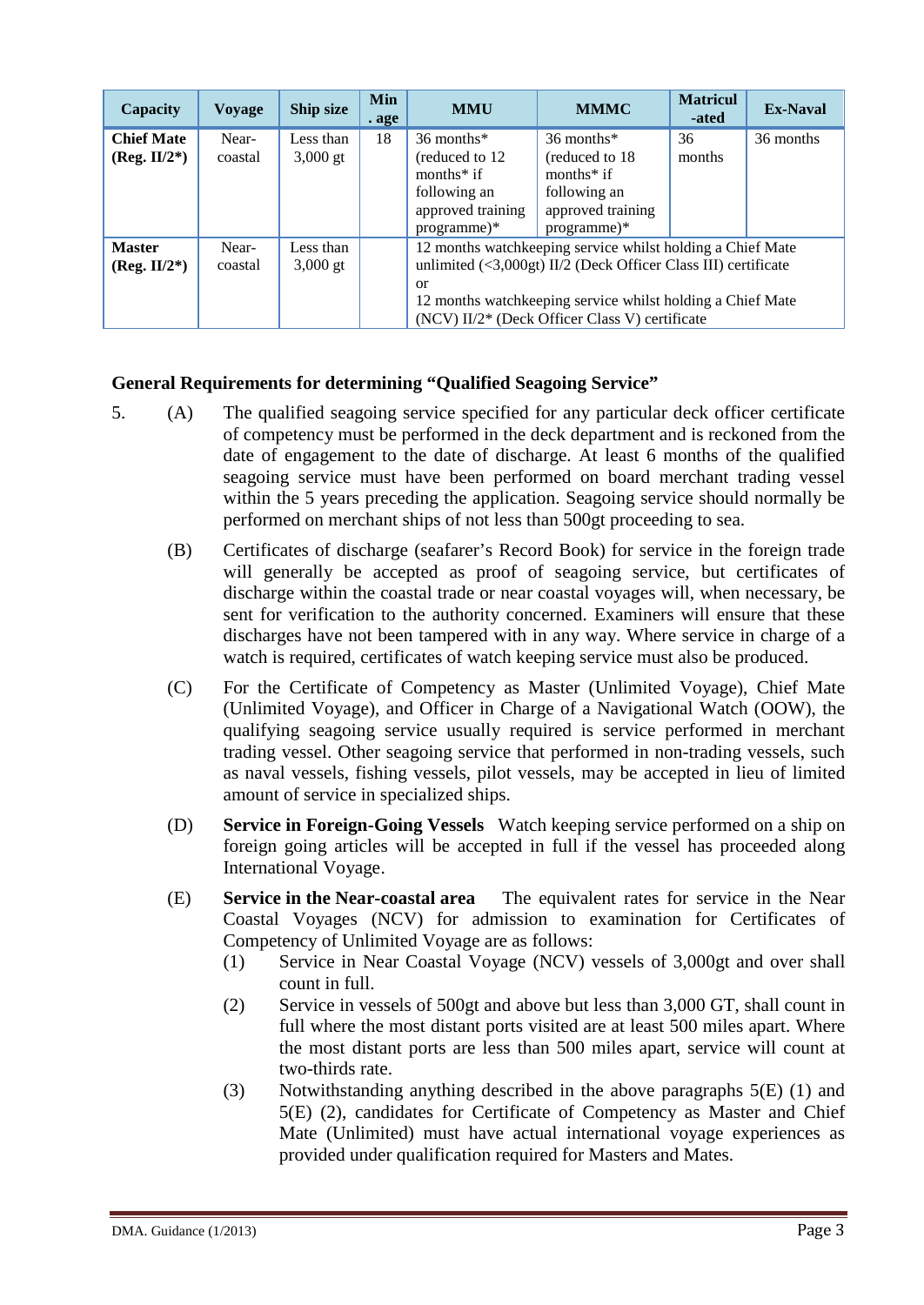#### (F) **Watch keeping Service**

- (1) Candidates for certification as Officer in Charge of a Navigational Watch (OOW) are required to produce a statement from their employers, or the master(s) under whom they have served, that at least 6 of the last 12 months of their sea service have been spent on navigational watch keeping duties under the supervision of a certificated officer. These duties may include keeping a lookout on the bridge or acting as helmsman but should not generally exceed 2 months out of the required 6 months. Where watch keeping service is required for other certificates, candidates must provide proof of having served as watch keeping officer for not less than 8 hours out of every 24 hours service claimed.
- (2) Where watch keeping service for Chief Mate and Master is required, candidates must prove by production of certificates that during the whole period claimed they have been in full charge or in effective charge of a watch for not less than eight hours out of every 24 hours service claimed. "Effective charge of a watch" means responsibility for the watch, but does not preclude occasional supervision by a senior officer who at any time takes charge of the watch. Where, however, the senior officer does take charge, the watch is doubled and the fact should be noted for entry in the Certificate of Watch keeping Service;
- (3) An officer who is the junior of two officers keeping double watches a voyage may count towards the qualifying seagoing service for Chief Mate and Master under qualification rules, two-thirds of the watch keeping time served up to a maximum of nine months and the exact nature of a candidate's service must be clearly established by one or more certificates signed by the Master in the form as prescribed by the Department of Marine Administration.

#### (G) **Mixed Service**

- (1) Where a candidate has performed his seagoing service in more than one capacity, or partly in the foreign trade and partly in the near coastal trade, proportionate allowances will be made for each kind of service, provided that in other respects such service complies with the requirements of these rules.
- (2) Testimonial required for evidence of service in foreign vessels.
- (3) The testimonials of service of Myanmar seafarers serving in foreign vessels which cannot be verified at the Department of Marine Administration must be confirmed either by the Consular or some other recognized official authority of the foreign country, or by the testimony of some credible person having personal knowledge of the facts to be established. The production, however, of such proofs will not necessarily be deemed sufficient. Each case will be decided on its own merit.

#### (H) **Deck Cadets or Trainees**

(1) The whole of the service claimed under *approved training record book* as a deck trainee will be accepted as actual seagoing service to qualify under qualification rule for Officer in charge of a Navigational Watch (OOW) Certificate, provided that, the candidate has served at sea four-fifths of the time claimed, that is to say, has spent not more than one-fifth of the time in home ports.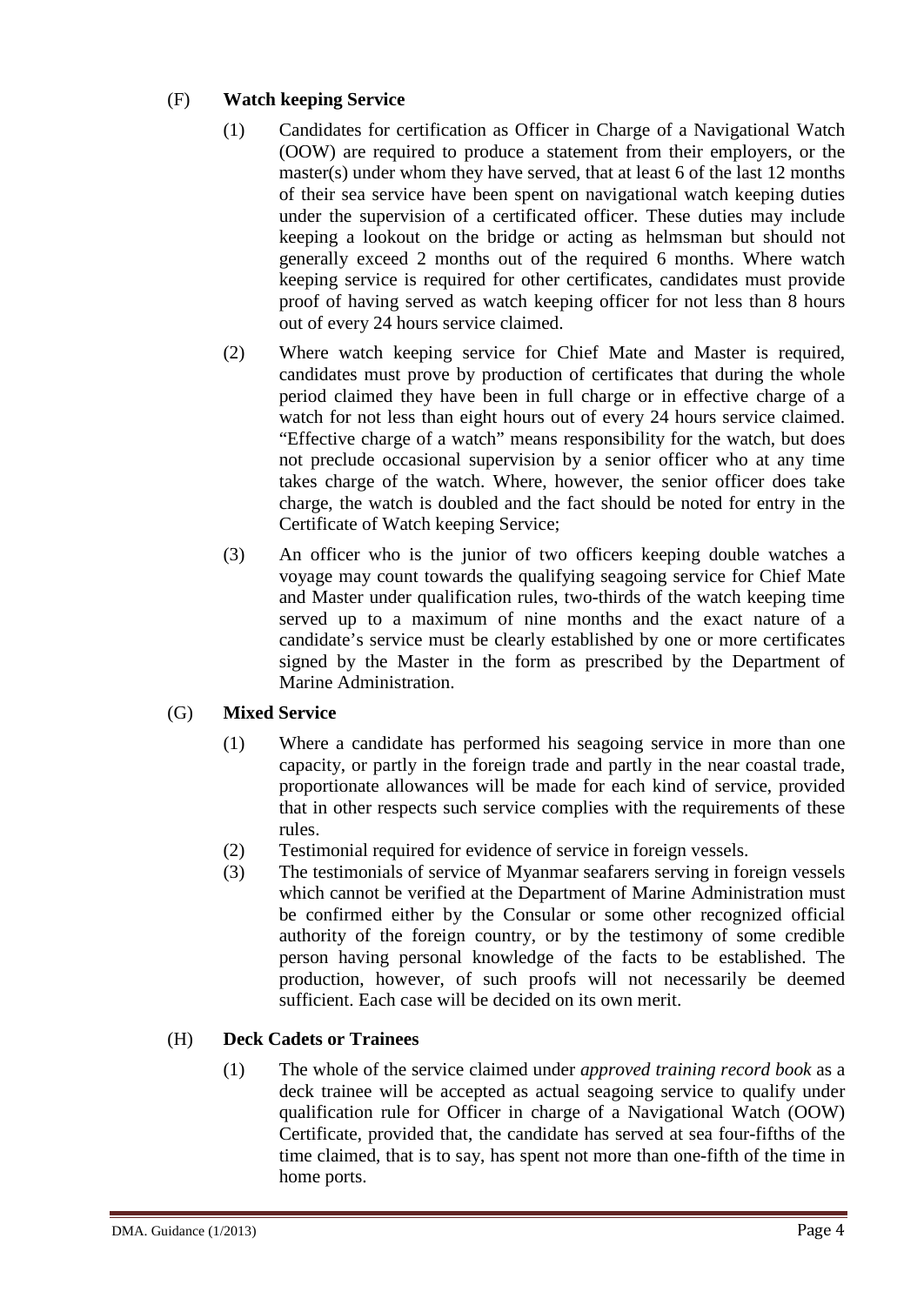- (2) Deck trainees must produce evidence that an *approved training programme*  has been followed, and that all service while on board ship was performed in a satisfactory manner. Candidates who fail to produce satisfactory evidence that they have followed a training programme approved by the Department of Marine Administration may be required to complete an additional period of sea service before being considered eligible for a certificate of competency.
- (I) **Training Ships** One half the time served after the age of 18 on board a recognized and approved training ship will be allowed to count as qualifying seagoing service, provided that the candidate can produce a certificate from the Master or Marine Superintendent testifying to his good conduct and proficiency of the training, subject to a given limit in the case of each training ship and to the condition that the total remission of seagoing service in respect of attendance at training ships and approved course of training/studies as set out in rules for shore training shall never exceed twelve months.

#### (J) **Maritime Training Centres or Institutions ashore**

- (1) Time spent after the age of 16 at Maritime Training Centres or Institutions for nautical training conducted on premises ashore may be allowed to count in some proportion as service at sea provided that:
	- (a) after an inspection by one of its officers and by the recommendation of the Director (Nautical) of the Department of Marine Administration is satisfied that the centre or institution gives a training that justifies time spent there being reckoned as part of the necessary qualifying seagoing service for a Certificate of Competency; and
	- (b) the candidate produces a satisfactory certificate as regards conduct and proficiency from the authorities of the centre of institution on leaving it.
- (2) The centres or institutions to which these arrangements may apply are:
	- (a) Courses leading to a Diploma or a Degree in Nautical Science at the Maritime University or similar maritime institutions; seagoing service requirement will be determined at the time of the approval of the training scheme by the Department of Marine Administration.
	- (b) Institutions, other than Maritime College and University stated in above paragraph 5 (J) (2) (a), at which candidate resides and receives training for a period of one year or more; or course of not less than one academic year, in navigation and seamanship, after the age of 16 at nautical residential training Institute. The maximum remission of seagoing service that will be allowed in respect of attendance at such an institution will be fixed at the time of approval; it will never exceed 12 months.
- (3) In the cases of centres and institutions of classes under above paragraph 5 (J) (2) (a) or 5 (J) (2) (b), the certificate must show that he has successfully completed the course. A candidate who, at different times, has attended two or more approved institutions of nautical training other than mentioned in paragraph 5 (J) (2) (b), will be allowed a remission of seagoing service in respect of attendance at each of them, subject to the condition that the total remission of seagoing service in respect of attendance at approved institutions and training ships will never exceed 12 months.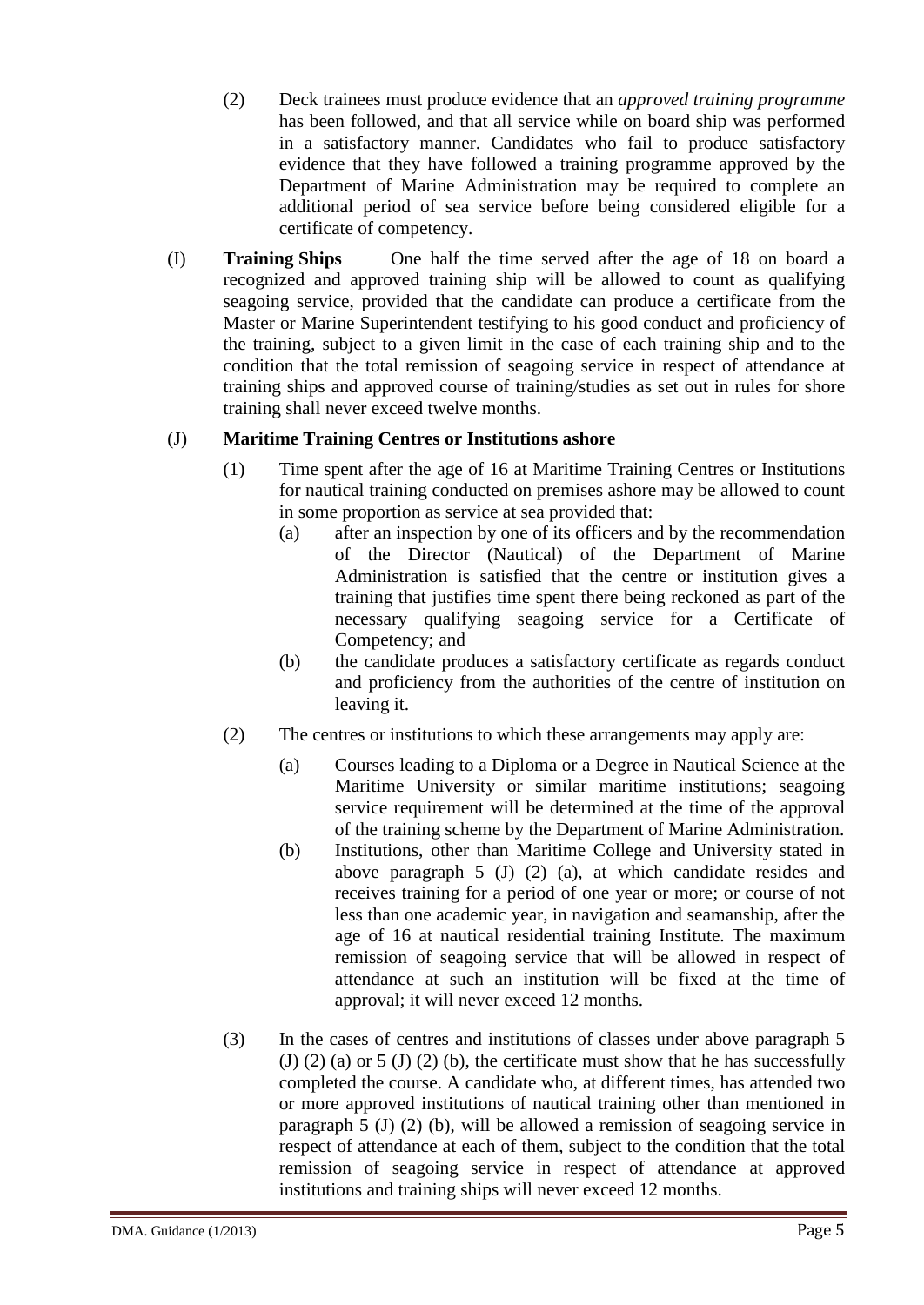(K) **Foreign Nautical Training Ship** On application time spent after the age of 18 on board a Nautical Training ship of shore establishment in the foreign countries may be counted towards a qualified seagoing service for the Certificate of Competency as Officer in charge of a Navigational Watch (OOW) in some proportion to a maximum of twelve months provided it is approved by the Director (Nautical), Department of Marine Administration.

#### (L) **Service in Naval ships**

- (1) Naval Officers/ Ex-naval officers who served in naval vessels of TYPE 'A' and TYPE 'B' which are recognized by Department of Marine Administration (DMA) with not less than 36 months seagoing service in the deck department on board ships proceeding to sea may be counted a qualified seagoing service for Deck Officer Class V, and for Deck Officer Class III it will be required to complete a minimum of 3 months on merchant vessels. Seagoing service performed exclusively in naval vessel will count at two-third rate towards qualifying seagoing service for Certificate of Competency as Deck Officer Class III and Deck Officer Class V. Candidates will be required to complete seagoing services record from the Commander in Chief (Navy) Office.
- (2) Ex- Naval Deck Rating who served in Naval Vessels of Type 'A' and Type 'B' which are recognized by Department of Marine Administration (DMA) with not less than 12 months seagoing service in the deck department on board ships proceeding to sea may be counted a qualified seagoing service for Rating Forming Part of the Navigational Watch. Seagoing service performed exclusively in naval vessel will count at two-third rate towards qualifying seagoing service. Candidates will be required to complete seagoing service record from the Commander in Chief (Navy) Office.
- (M) **Service in deep sea fishing or seagoing tugs** For holders of Schooner Master seagoing service performed exclusively in trawlers and other deep sea fishing vessels or in seagoing tugs will count at two-third rate towards qualifying seagoing service for Certificate of Competency as Officer in charge of a Navigational Watch (OOW) and Chief Mate (Near Coastal Voyage). In addition to such service in trawlers, or in pilot vessels, a candidate must prove at least 12 months of service in merchant trading vessels in the International Voyage.
- (N) **Service in pilot vessels or lighthouse tenders** Service performed in pilot vessels or in lighthouse tenders will count at two-thirds rate towards qualifying seagoing service for Certificate of Competency as Officer in charge of a Navigational Watch (OOW) and Chief Mate (Near Coastal Voyage) on condition that 18 months must have been served in merchant trading vessels in the International Voyage.

#### (O) **Service in non-trading vessels**

- (1) Service in non-trading vessels may result in limitation as to use being placed on the Certificate of Competency or endorsement issued.
- (2) Service in cable ships, sail training vessels, fishery cruisers, research vessels, salvage vessels, navigational aids tenders and other vessels engaged in similar activities will be counted in full if the time actually spent at sea constitutes or exceeds two-thirds of the total period of service on board ships. If the actual seagoing service falls below this proportion, one-half times the actual seagoing service will be counted as qualifying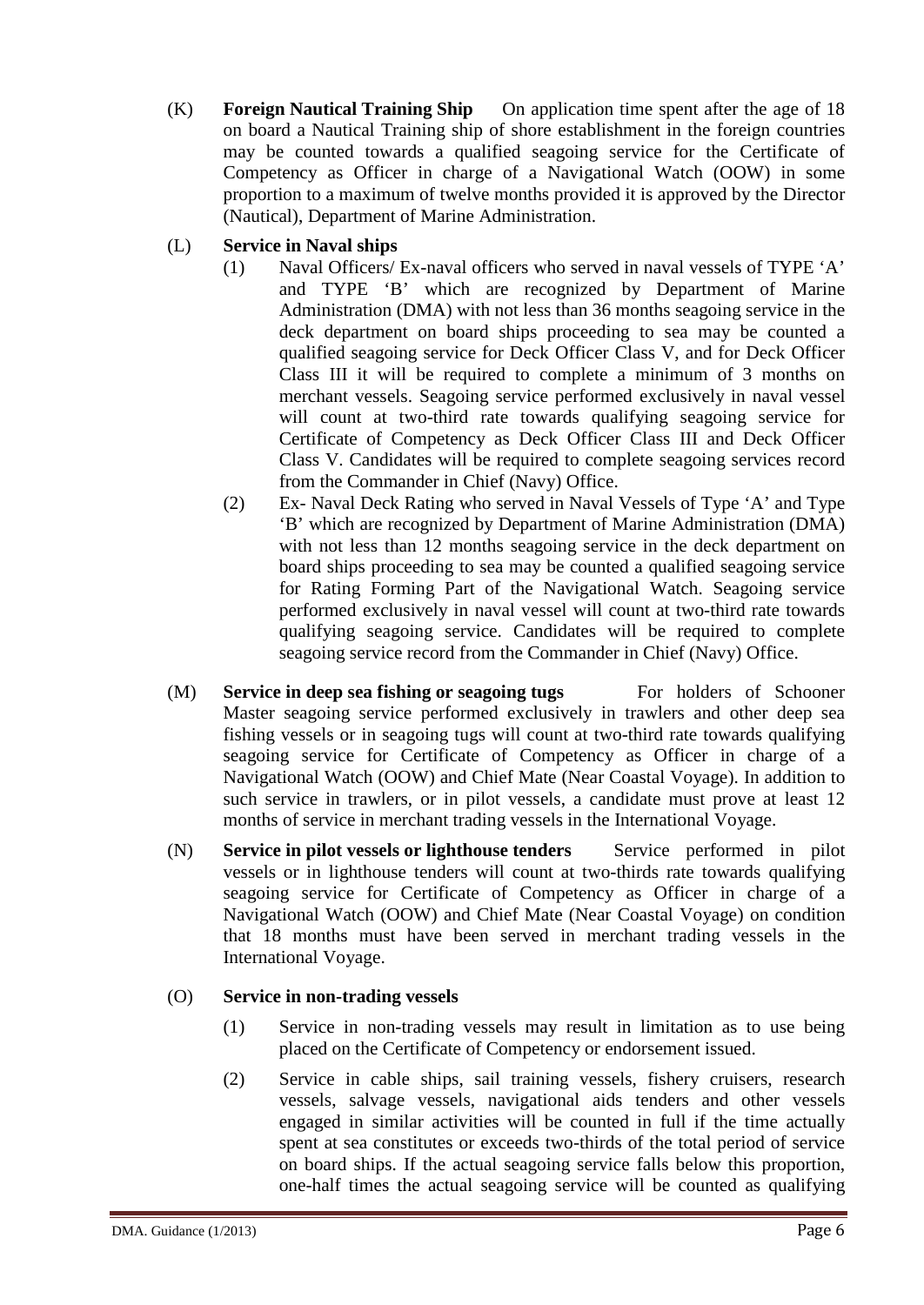seagoing service. Candidates will be required to produce, in addition to the evidence of seagoing service required of all candidates, a statement or certificate from the owners of the ship showing the amount of time actually spent at sea.

(3) Service standing by a new vessel during the final stages of construction, provided that an officer is the holder of a Deck Officer Class II Certificate of Competency and subsequently serves in such a vessel on the maiden voyage, will count in full towards the qualifying seagoing service for a Deck Officer Class II Certificate of Competency or for a Command Endorsement up to a maximum of 6 months.

#### (P) **Remission of Seagoing Service**

- (1) Except where stated in paragraph 5 (J) (2) (a), the specified periods of seagoing service for Officer in charge of a Navigational Watch (OOW) and Chief Mate (Near Coastal Voyage) certificates may be reduced by remissions granted in respect of attendance at approved courses of training, and in recognition of certain higher academic qualifications.
- (2) Remission from the qualifying seagoing service requirements for Master and Chief Mate Certificate of Competency may be granted in respect of satisfactory attendance at certain short courses approved by the Department of Marine Administration. Courses which attract this remission must satisfy the criteria of:
	- (a) having maritime industrial application for improving the professional capabilities of deck officers;
	- (b) there being industrial support;
	- (c) there being inspected and approved by the Department of Marine Administration; and
	- (d) attendance not being a mandatory requirement.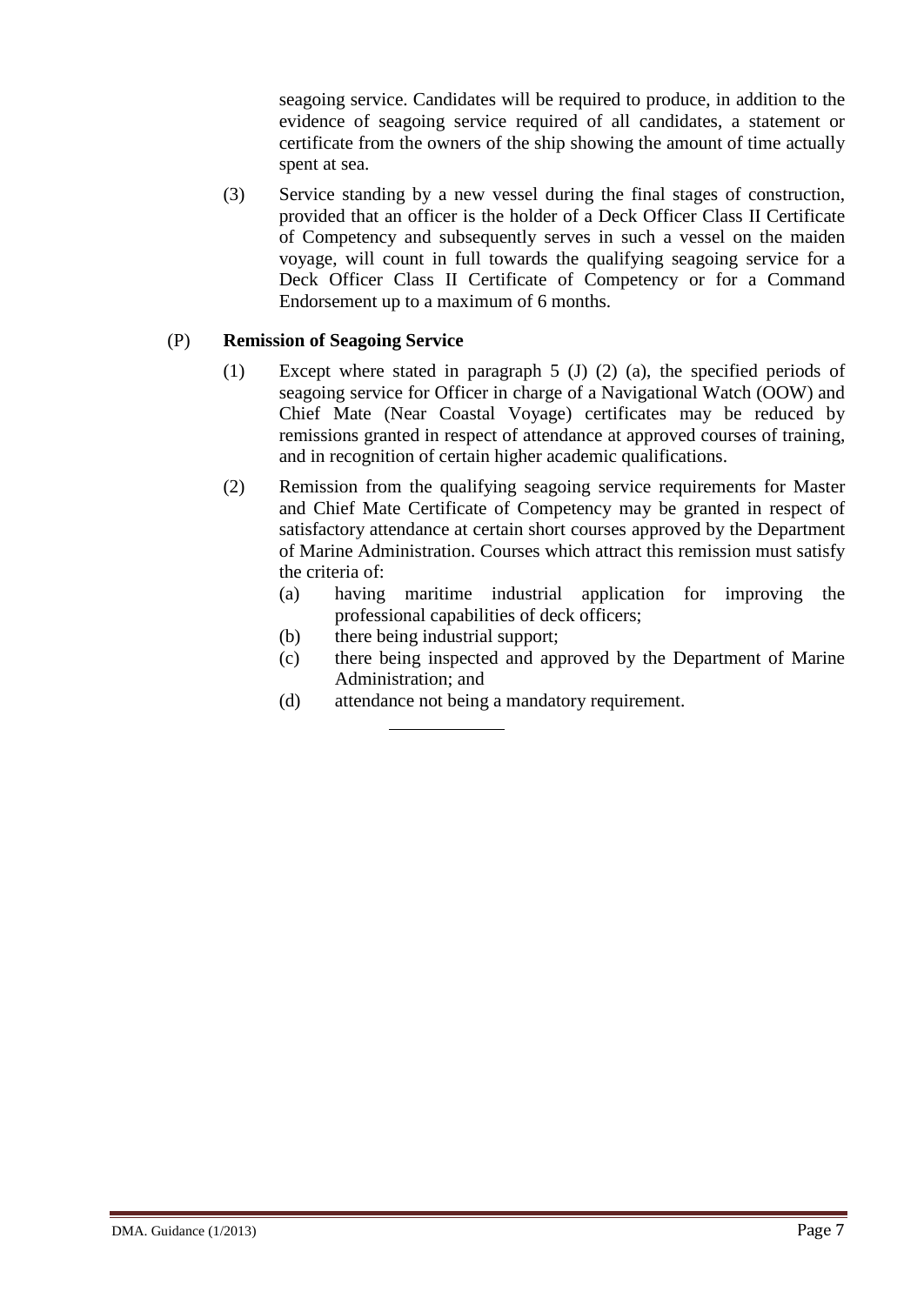#### **ENGINE DEPARTMENT**

#### **Certificate Structure**

6. The Notifications provides for the certification of Marine Engineer Officers and Electro-Technical Officer as shown in *Table 3.* However, additional flexibility is provided by further limitations and restrictions on certification for specific ship types or trades, as appropriate.

| No. | <b>Certificate</b>                                 | Capacity                                                     | <b>kW</b> Limitation | <b>STCW</b><br><b>Regulation</b> |
|-----|----------------------------------------------------|--------------------------------------------------------------|----------------------|----------------------------------|
| 1.  | <b>Marine Engineer</b><br><b>Officer Class I</b>   | <b>Chief Engineer</b>                                        | 3,000 kW or more     | III/2                            |
| 2.  | <b>Marine Engineer</b><br><b>Officer Class II</b>  | Second Engineer                                              | $3,000$ kW or more   | III/2                            |
| 3.  | <b>Marine Engineer</b><br><b>Officer Class III</b> | Officer in charge of an<br><b>Engineering Watch</b><br>(OEW) | 750 kW or more       | III/1                            |
| 4.  | <b>Marine Engineer</b><br><b>Officer Class IV</b>  | <b>Chief Engineer</b>                                        | Less than $3,000$ kW | III/3                            |
| 5.  | <b>Marine Engineer</b><br><b>Officer Class V</b>   | Second Engineer                                              | Less than 3,000 kW   | III/3                            |
| 6.  | <b>Electro-Technical</b><br><b>Officer</b>         | <b>Electrical Engineer</b>                                   | Unlimited            | III/6                            |

#### **Table 3: Summary of Engineer Officer Certificates of Competency**

7. There are two main routes to gaining the necessary skills and underpinning knowledge required for the issue of a certificate of competency:

- (A) (1) through a Degree from University, or
	- (2) through a Diploma from the College, and
- (B) the route based on traditional examinations alone.

8. Where appropriate, any route can lead through the nationally recognized qualifications, either a Degree from Myanmar Maritime University or Institute Technology or a Diploma from Myanmar Mercantile Marine College or attempts on traditional examinations conducted by the Department of Marine Administration (DMA).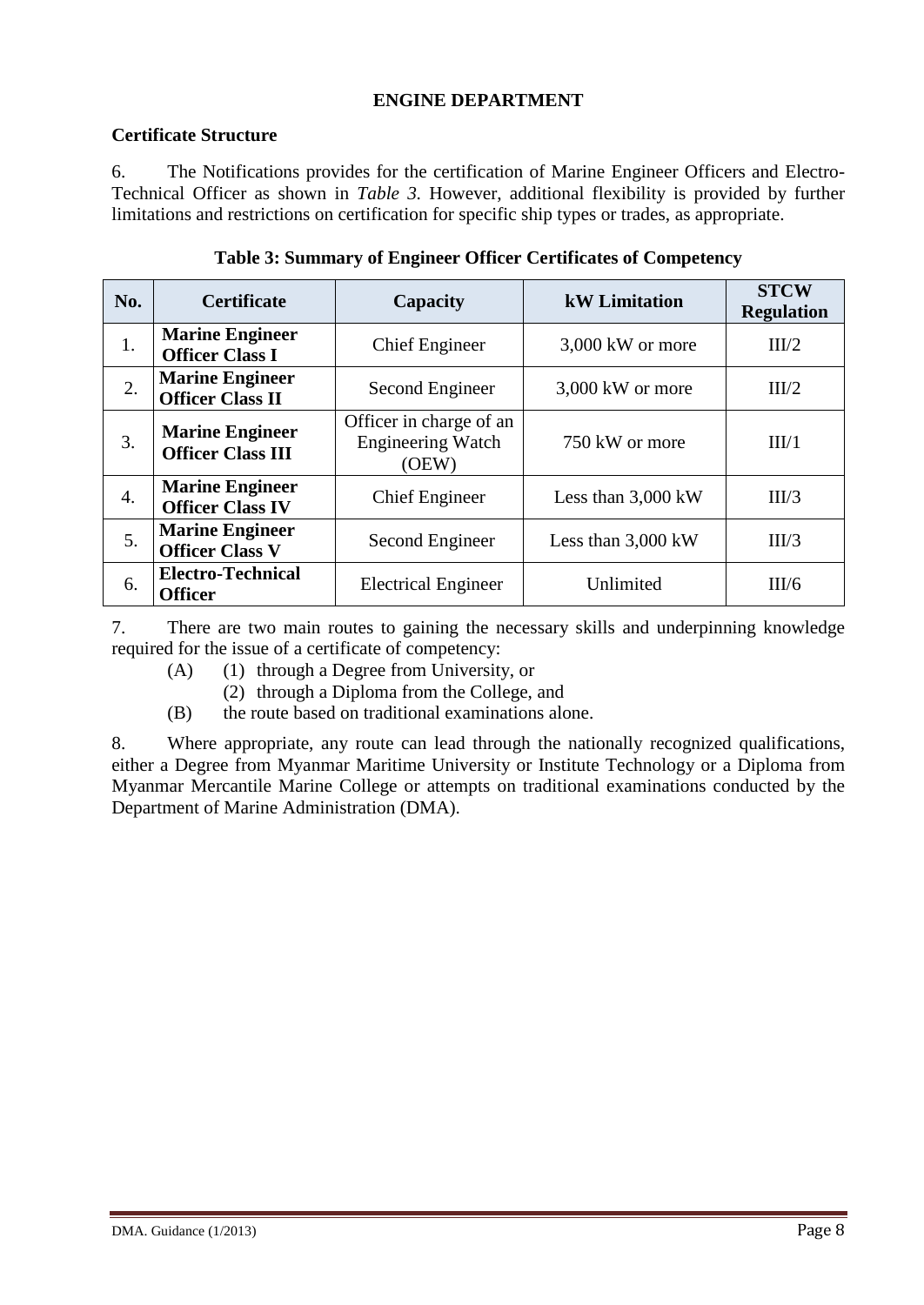#### **Approved Seagoing Service**

- 9. (A) "**Seagoing service**" means *service on board a ship* relevant to the issue or revalidation of a certificate or other qualification.
	- (B) "**Approved seagoing service**" means *qualified seagoing service* on board a ship, relevant to the issue or revalidation of a certificate or other qualification, which has been identified and approved by the Department of Marine Administration (DMA).
	- I "**Qualified seagoing service**" means *seagoing service on board a ship* which has been determined by the Department of Marine Administration (DMA) in accordance with the requirements for such service specified in *paragraph 3 of this Directive.*
	- (D) The phrase **"***service on board a ship***"** allows the acceptance of service on board a ship while it is in port or in dry-dock and so on, provided that, such periods form part of normal ship operations in which seafarers have to become competent and it is the intention to provide for their acceptance as part of a seagoing voyage completed by the seafarer. Although valuable experience, periods of service performed as relieving officer on board a ship only while it is in port and which do not include any part of the seagoing stage of the voyage cannot be described as seagoing.

10. **Summary of Seagoing service requirements for certificate of competency and proficiency** The period of sea service required for certification varies with the level of certification and the training programme followed. The minimum requirements for the issue of an engineer officer's competency certificate and engine rating's proficiency certificate are shown in the table below.

| Capacity                                       | <b>Voyage</b> | Ship size     | Min<br>. age   | <b>MMU</b>                                                                                                                   | <b>MMMC</b>                                                                            | BE (Other),<br>$B.$ Tech $\&$<br><b>Technology</b><br><b>Diploma</b>                   | <b>Matriculated</b>                             |
|------------------------------------------------|---------------|---------------|----------------|------------------------------------------------------------------------------------------------------------------------------|----------------------------------------------------------------------------------------|----------------------------------------------------------------------------------------|-------------------------------------------------|
| <b>MEO</b><br><b>Class III</b><br>(Reg.III/1)  | Unlimited     | Unlimited     | 18             | 9 months<br>as watch-<br>keeping<br>service with<br>onboard<br>Training<br>Record Book                                       | 9 months<br>as watch-<br>keeping<br>service with<br>onboard<br>Training<br>Record Book | 9 months<br>as watch-<br>keeping<br>service with<br>onboard<br>Training<br>Record Book | 36 months<br>as approved<br>seagoing<br>service |
| <b>MEO</b><br><b>Class II</b><br>(Reg. III/2)  | Unlimited     | Unlimited     | $\blacksquare$ | 12 months in ship with Eng: Power >3000kW as OEW whilst<br>holding MEO Class III certificate                                 |                                                                                        |                                                                                        |                                                 |
| <b>MEO</b><br><b>Class I</b><br>(Reg. III/2)   | Unlimited     | Unlimited     | $\sim$         | 24 months as OEW (or) 12 months as $2nd$ Engineer in ship with Eng:<br>Power >3000kW whilst holding MEO Class II certificate |                                                                                        |                                                                                        |                                                 |
| <b>MEO</b><br><b>Class V</b><br>(Reg. III/3)   | Unlimited     | $<$ 3000 $kW$ | $\overline{a}$ | 12 months as Assistance Engineer or Engineer<br>Whilst holding MEO Class III certificate                                     |                                                                                        |                                                                                        |                                                 |
| <b>MEO</b><br><b>Class IV</b><br>(Reg. III/3)  | Unlimited     | $<$ 3000 $kW$ | $\overline{a}$ |                                                                                                                              |                                                                                        | 12 months as $2nd$ Engineer Whilst holding MEO Class V certificate                     |                                                 |
| Electro-<br><b>Technical</b><br><b>Officer</b> | Unlimited     | Unlimited     | ÷.             | 36 months<br>Or<br>Book.                                                                                                     |                                                                                        | 6 months as Trainee ETO with onboard approved Training Record                          |                                                 |

**Table 4: Summary of Engineer Officer Certificates of Competency**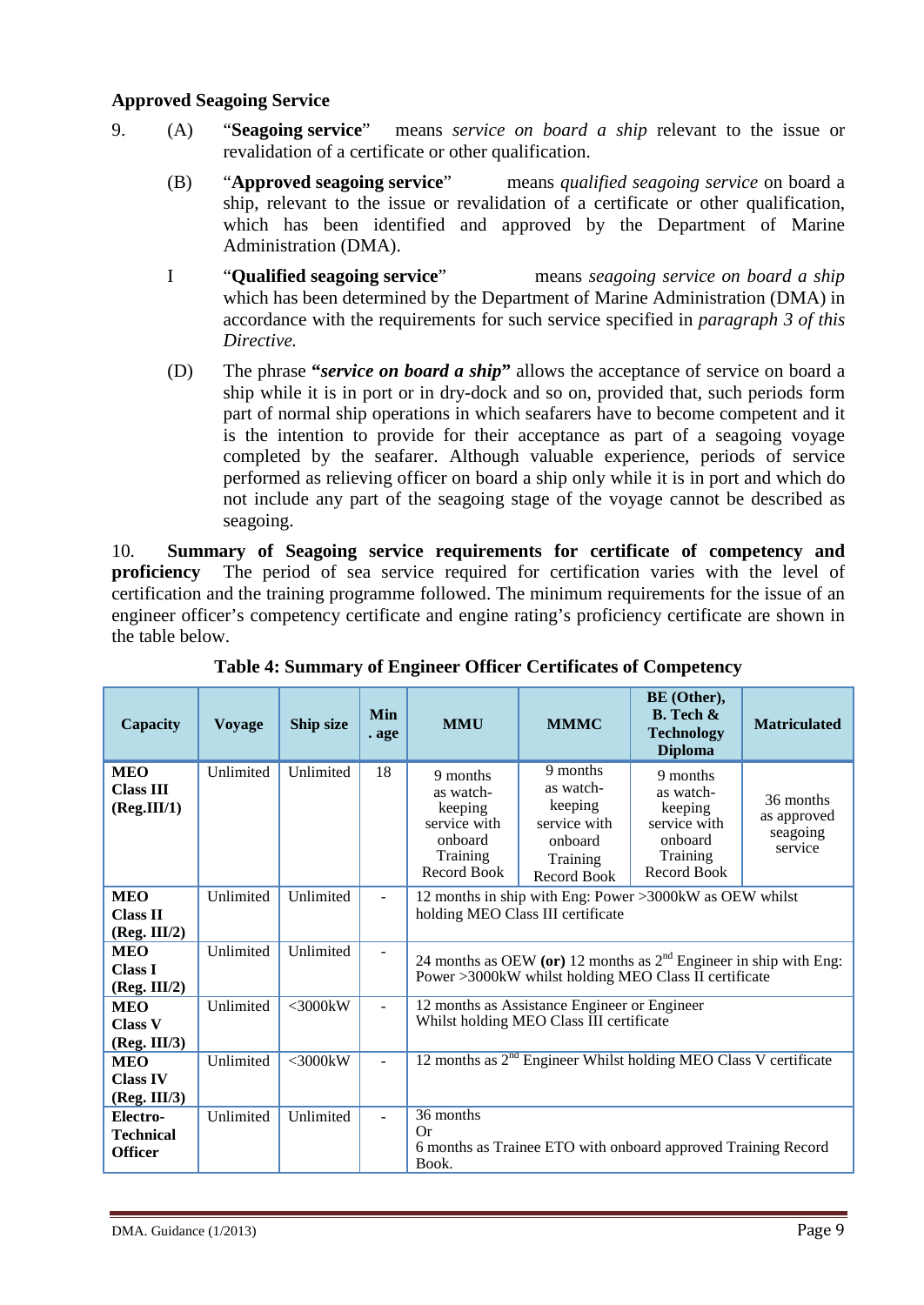#### **General Requirements for determining Qualified Seagoing Service**

- 11. (A) Continuous Discharge Certificates (CDC) for service as an engineer or in engine department in the International Voyage will generally be accepted as Service in Unlimited Voyage Vessels. Watch keeping service performed on a foreign going vessel will be accepted in full if the vessel has proceeded along International Voyage.
	- (B) For the certificate of competency as Marine Engineer officer, the qualifying seagoing service usually required is the service performed in merchant trading vessels. Other seagoing service that performed in non-trading vessels, such as naval vessels, fishing vessels, pilot vessels, may be accepted in lieu of a limited amount of service in specialization ships.
	- (C) **Watch-keeping Service** Watch-keeping service means a service performed on regular watch for not less than 8 hours out of every 24 hours service on main engine or electric propulsion plant, auxiliaries and boiler simultaneously as in full charge of entire watch or assistance to the senior in full charge.
	- (D) **Day work** An engineering work carried out at sea other than that performed on regular watch, will be counted in full towards the overall minimum sea service required. However, such service will not be accepted as watch keeping service.
	- (E) **Service on auxiliary machinery** Watch keeping service on auxiliary machinery run in conjunction with the main propelling machinery (i.e., auxiliaries which are essential to the running of the main propulsion machinery) will be allowed to count in full towards the qualifying period of sea service. However, time serve on auxiliaries run independently of the main propulsion machinery will be counted at half rate.
	- (F) **Offshore service**
		- (1) Service in self propelled vessel, used as an offshore unit for sea going passage or well shift or maintaining a fixed station by continuous use of the main propelling machinery, will count at full rate.
		- (2) Service in self propelled vessel, fixed on a station, will be accepted at full rate up to a maximum of half the minimum required watch keeping service as counting toward.
		- (3) Service in an offshore unit, termed a ship under relative flag state Merchant Shipping Act, will count at half rate. However, such service will not be accepted as watch keeping service.

#### (G) **Sporadic use of main propelling machinery**

- (1) Service performed in ships where for considerable periods the main propelling machinery is not used, is reckoned as one and a half times the number of days actually spent under way, but in no case can it exceed the time served under a crew agreement. In such cases candidates will be required to produce, in addition to the evidence of seagoing service state the number of days actually spent under way with the main propelling machinery in full use.
- (2) Service performed in laid up ships for considerable periods the main propelling machinery is not used, is reckoned as one and a half times the number of days serve on auxiliaries run independently of the main propulsion machinery, but in no case can it exceed the time served under a crew agreement. In such cases candidates will be required to produce, in addition to the evidence of service onboard stated the number of days actually served on auxiliary machinery.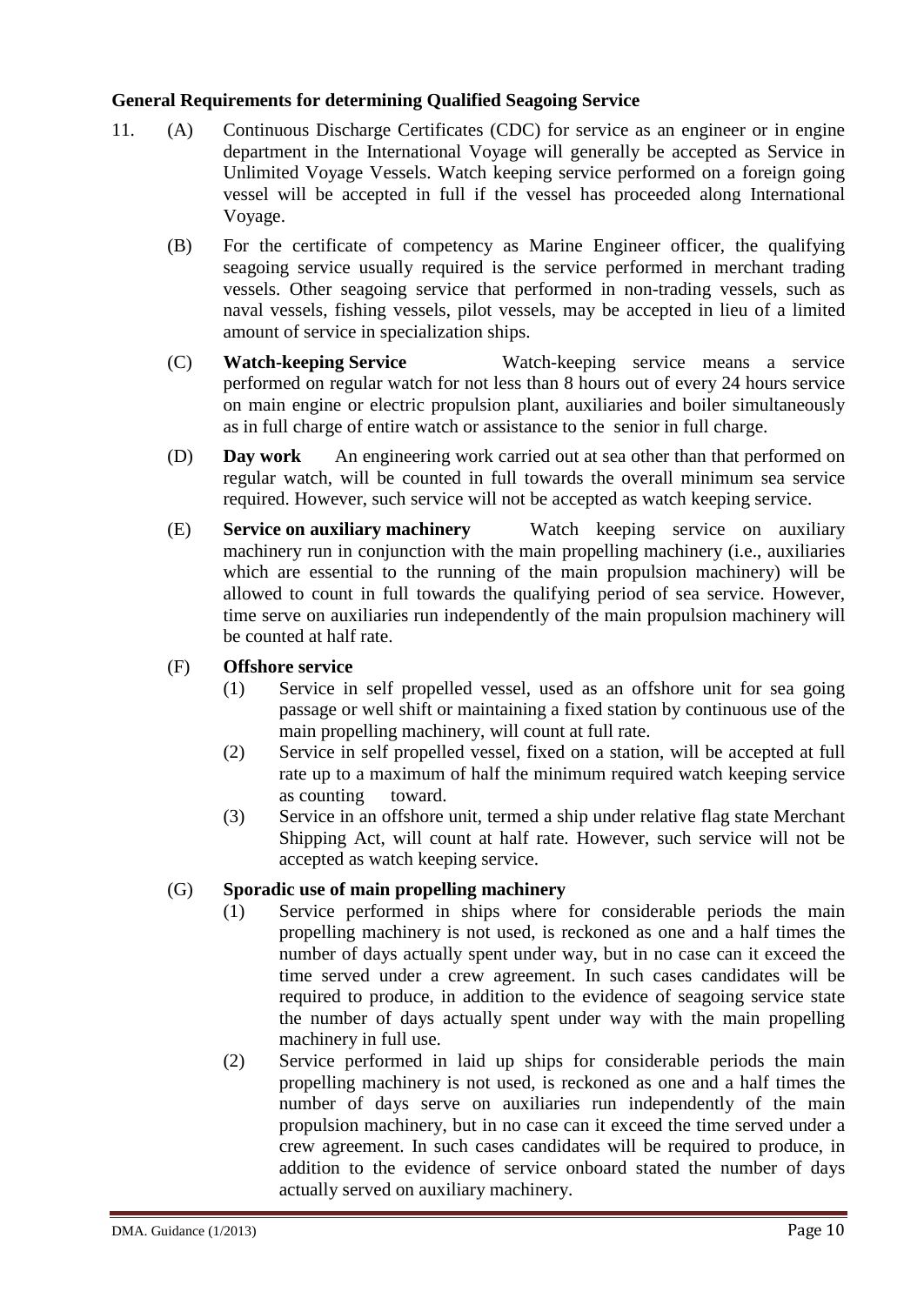- (H) **Service in deep sea fishing or seagoing tugs** For holder of seagoing service performed exclusively in trawlers and other deep sea fishing vessels or in seagoing tugs will count at two-third rate towards qualifying seagoing service for Certificate of Competency as Officer in charge of Engineering Watch (OEW) or Certificate of Proficiency as Engine room Rating.
- (I) **Service in pilot vessels or lighthouse tenders** Service performed in pilot vessels or in lighthouse tenders will count at hale rate towards qualifying seagoing service for Certificate of Competency as Officer in charge of Engineering Watch (OEW) or Certificate of Proficiency as Engine room Rating.
- (J) **Service in non-trading vessels** Service in cable ships, fishery cruisers, research vessels, salvage vessels, navigational aids tenders and other vessels, propulsion power is greater than 3,000kW, engaged in similar activities will be counted in full if the time actually spent at sea constitutes or exceeds two-thirds of the total period of service on board ships. If the actual seagoing service falls below this proportion, one half times the actual seagoing service will be counted as qualifying seagoing service. Candidates will be required to produce, in addition to the evidence of seagoing service required of all candidates, a statement or certificate from the owners of the ship showing the amount of time actually spent at sea.
- (K) **Service standing by a New Vessel during the final stages of construction**, provided that an officer holding Marine Engineer Officer Class III Certificate of Competency or Marine Engineer Officer Class II Certificate of Competency and subsequently serves in such a vessel on the maiden voyage, will count in full towards the qualifying seagoing service.
- (L) **Service in ship propelled with steam or gas turbine**. Service in ship propelled with steam or gas turbine shall count if full towards the qualifying seagoing service for Certificate of Competency (Motor), but in no case can it exceed half of the service required to qualify for the examination.
- (M) **Testimonials** All applicants for certificates of competency must produce testimonials which should state the nature and seniority on work, type of propelling machinery, auxiliary and boiler. In addition, it will cover character, standards of behavior including sobriety, experience, ability and conduct of applicant. Testimonial must be signed by Chief Engineer onboard and endorsed by the Master or Superintendent. Testimonials covering service as Chief Engineer are to be signed by responsible official of the employer.
- (N) **Engine Trainees**
	- (1) The service claimed under approved training record book as an engine trainee will be accepted in accordance with qualified sea going service requirement.
	- (2) Engine trainees must produce evidence that an approved training programme has been followed, and that all service while on board ship was performed in a satisfactory manner. Candidates who fail to produce satisfactory evidence that they have followed a training programme approved by the Department of Marine Administration (DMA) may be required to complete an additional period of sea going service before being considered eligible for a certificate of competency or proficiency.
- (O) **Training Ships** The time served after the age of 18 on board a recognized and approved Training Ship will be allowed to count at half rate as qualifying seagoing service. The candidate will produce a certificate from Training Master testifying to his good conduct and proficiency of the training subject to a given limit with onboard Training Record Book (TRB).